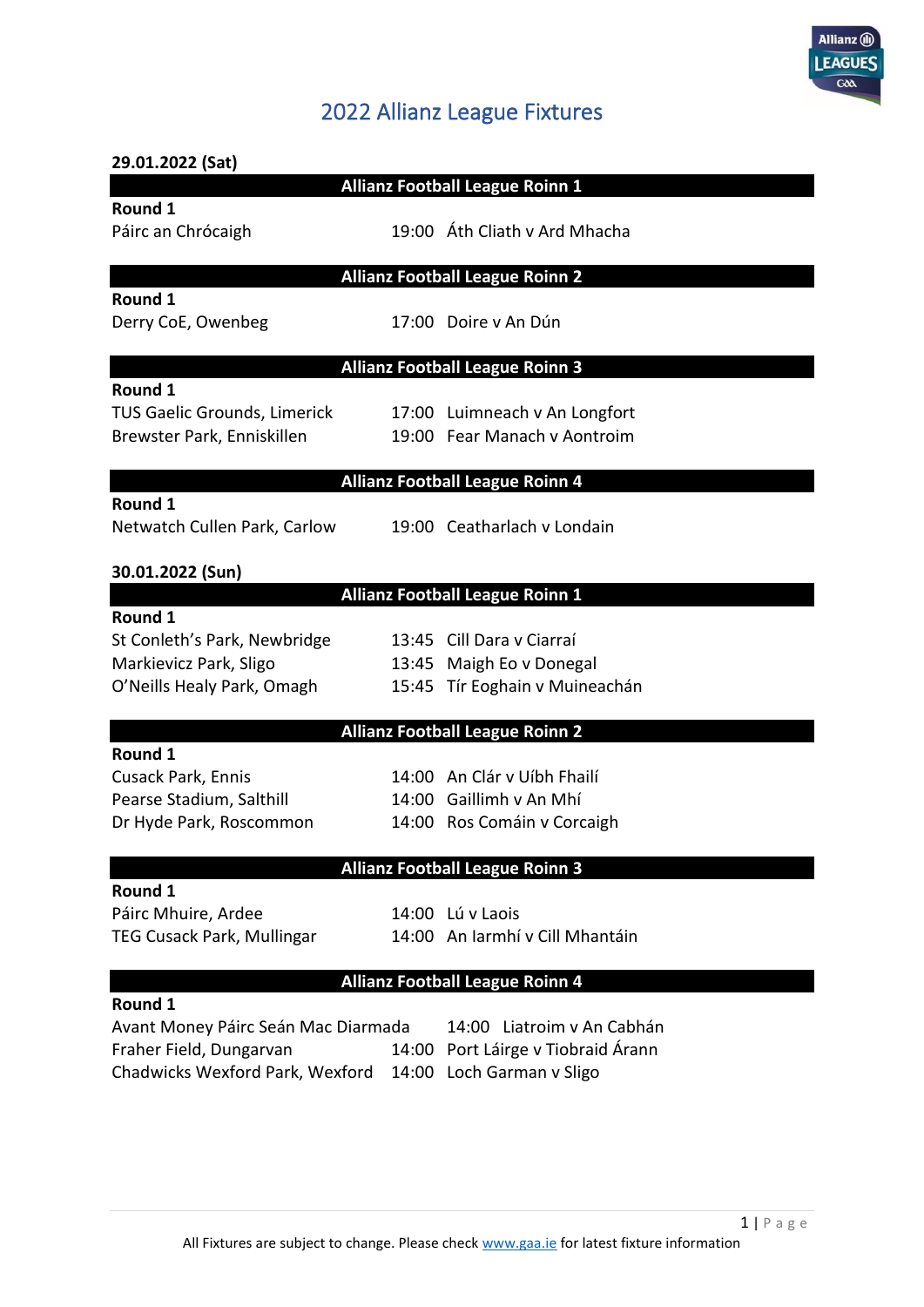|                                                               |                                                        | <b>LEAGUES</b><br>coo |
|---------------------------------------------------------------|--------------------------------------------------------|-----------------------|
| 05.02.2022 (Sat)                                              | Allianz Football League Roinn 1                        |                       |
| <b>Round 2</b>                                                |                                                        |                       |
| Austin Stack Park, Tralee                                     | 19:00 Ciarraí v Áth Cliath                             |                       |
|                                                               | <b>Allianz Football League Roinn 2</b>                 |                       |
| <b>Round 2</b>                                                |                                                        |                       |
| Páirc Esler, Newry                                            | 17:00 An Dún v Gaillimh                                |                       |
| Páirc Uí Chaoimh, Cork                                        | 19:00 Corcaigh v An Clár                               |                       |
|                                                               | <b>Allianz Football League Roinn 3</b>                 |                       |
| Round 2<br>Corrigan Park, Belfast                             | 14:30 Aontroim v Luimneach                             |                       |
|                                                               | <b>Allianz Hurling League Roinn 1 Group A</b>          |                       |
| Round 1<br>Páirc Uí Chaoimh, Cork                             | 17:00 Corcaigh v An Clár                               |                       |
|                                                               | <b>Allianz Hurling League Roinn 1 Group B</b>          |                       |
| Round 1                                                       |                                                        |                       |
| MW Hire O'Moore Park, Portlaoise 18:00 Laois v Tiobraid Árann |                                                        |                       |
|                                                               | <b>Allianz Hurling League Roinn 2B</b>                 |                       |
| Round 1<br>Celtic Park, Derry                                 | 14:00 Doire v Sligo                                    |                       |
|                                                               | <b>Allianz Hurling League Roinn 3A</b>                 |                       |
| Round 1<br>Athletic Grounds, Armagh                           | 14:30 Ard Mhacha v Lú                                  |                       |
|                                                               | <b>Allianz Hurling League Roinn 3B</b>                 |                       |
| Round 1<br>Brewster Park, Enniskillen                         | 14:30 Fear Manach v An Cabhán                          |                       |
|                                                               |                                                        |                       |
| 06.02.2022 (Sun)                                              | <b>Allianz Football League Roinn 1</b>                 |                       |
| <b>Round 2</b>                                                |                                                        |                       |
| Athletic Grounds, Armagh                                      | 14:00 Ard Mhacha v Tír Eoghain                         |                       |
| St. Tiernach's Park, Clones                                   | 14:00 Muineachán v Maigh Eo                            |                       |
| MacCumhaill Park, Ballybofey                                  | 14:30 Donegal v Cill Dara                              |                       |
|                                                               | <b>Allianz Football League Roinn 2</b>                 |                       |
| <b>Round 2</b>                                                |                                                        |                       |
| Páirc Tailteann, Navan<br>Bord Na Móna O'Connor Park          | 14:00 An Mhí v Ros Comáin<br>14:00 Uíbh Fhailí v Doire |                       |
|                                                               |                                                        |                       |

Allianz (iii)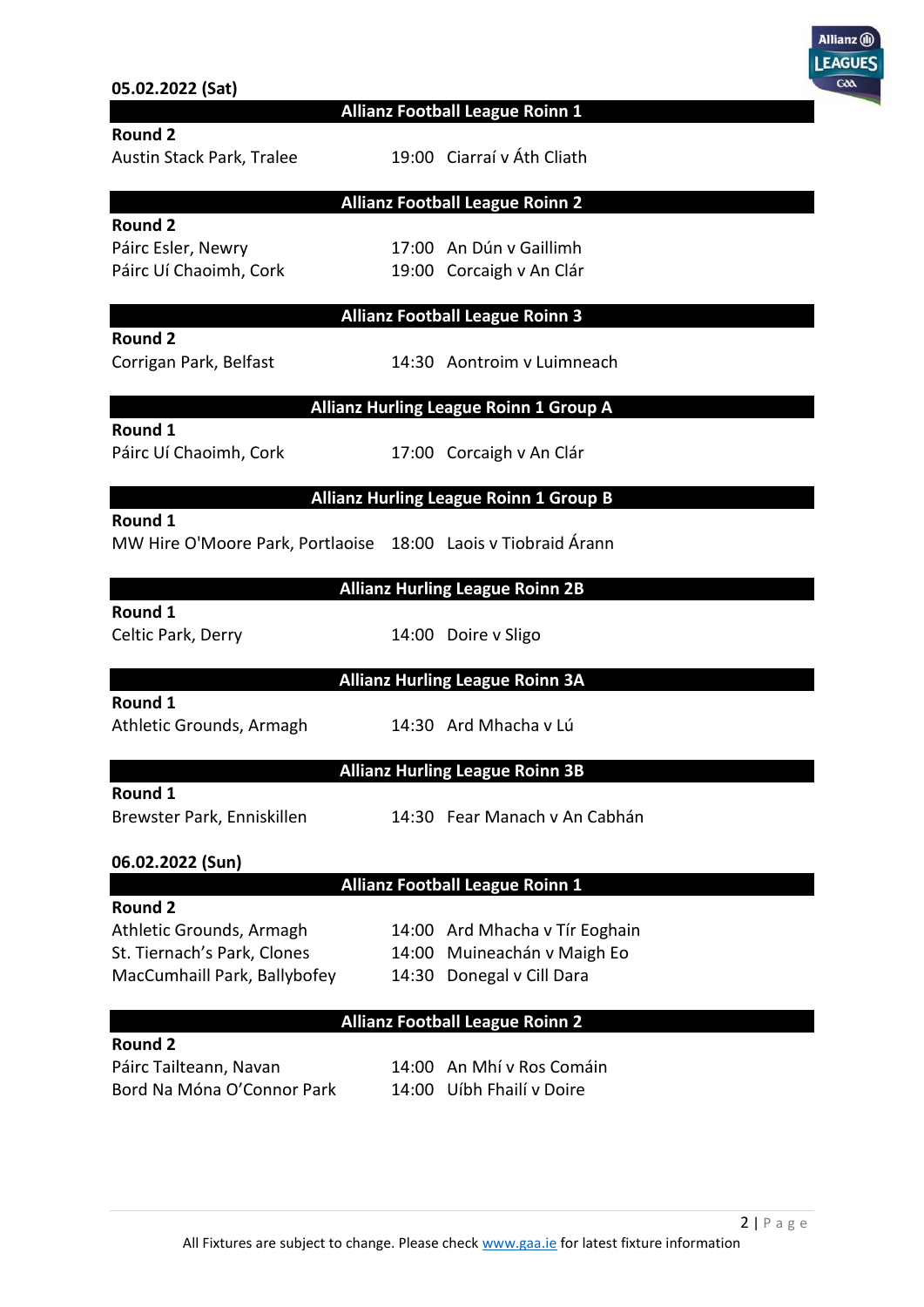#### **06.02.2022 (Sun)**



#### **Allianz Football League Roinn 3**

#### **Round 2**

MW Hire O'Moore Park, Portlaoise 14:00 Laois v An Iarmhí Glennon Brothers Pearse Park 14:00 An Longfort v Lú County Grounds, Aughrim 14:00 Cill Mhantáin v Fear Manach

#### **Allianz Football League Roinn 4**

# **Round 2**

Semple Stadium, Thurles 14:00 Tiobraid Árann v Liatroim

McGovern Park, Ruislip 13:00 Londain v Port Láirge Markievicz Park, Sligo 13:00 Sligo v Ceatharlach Kingspan Breffni, Cavan 14:00 An Cabhán v Loch Garman

#### **Allianz Hurling League Roinn 1 Group A**

#### **Round 1**

Chadwicks Wexford Park, Wexford 13:45 Loch Garman v Luimneach Pearse Stadium, Salthill 14:00 Gaillimh v Uíbh Fhailí

#### **Allianz Hurling League Roinn 1 Group B**

#### **Round 1**

Parnell Park, Dublin 15:45 Áth Cliath v Port Láirge

UPMC Nowlan Park, Kilkenny 13:00 Cill Chainnigh v Aontroim

#### **Allianz Hurling League Roinn 2A**

#### **Round 1**

St Conleth's Park, Newbridge 14:00 Cill Dara v An Mhí

TEG Cusack Park, Mullingar 12:30 An Iarmhí v Ciarraí McKenna Park, Ballycran 13:00 An Dún v Ceatharlach

#### **Allianz Hurling League Roinn 2B**

#### **Round 1**

Ballina Stephenites 14:00 Maigh Eo v Cill Mhantáin

O'Donnell Park, Letterkenny 12:00 Donegal v Londain

#### **Allianz Hurling League Roinn 3A**

#### **Round 1**

Dr Hyde Park, Roscommon 14:00 Ros Comáin v Tír Eoghain

Páirc na hÉireann, Birmingham 13:00 Warwickshire v Muineachán

#### **Allianz Hurling League Roinn 3B**

**Round 1**

TBC 13:00 Lancashire v Liatroim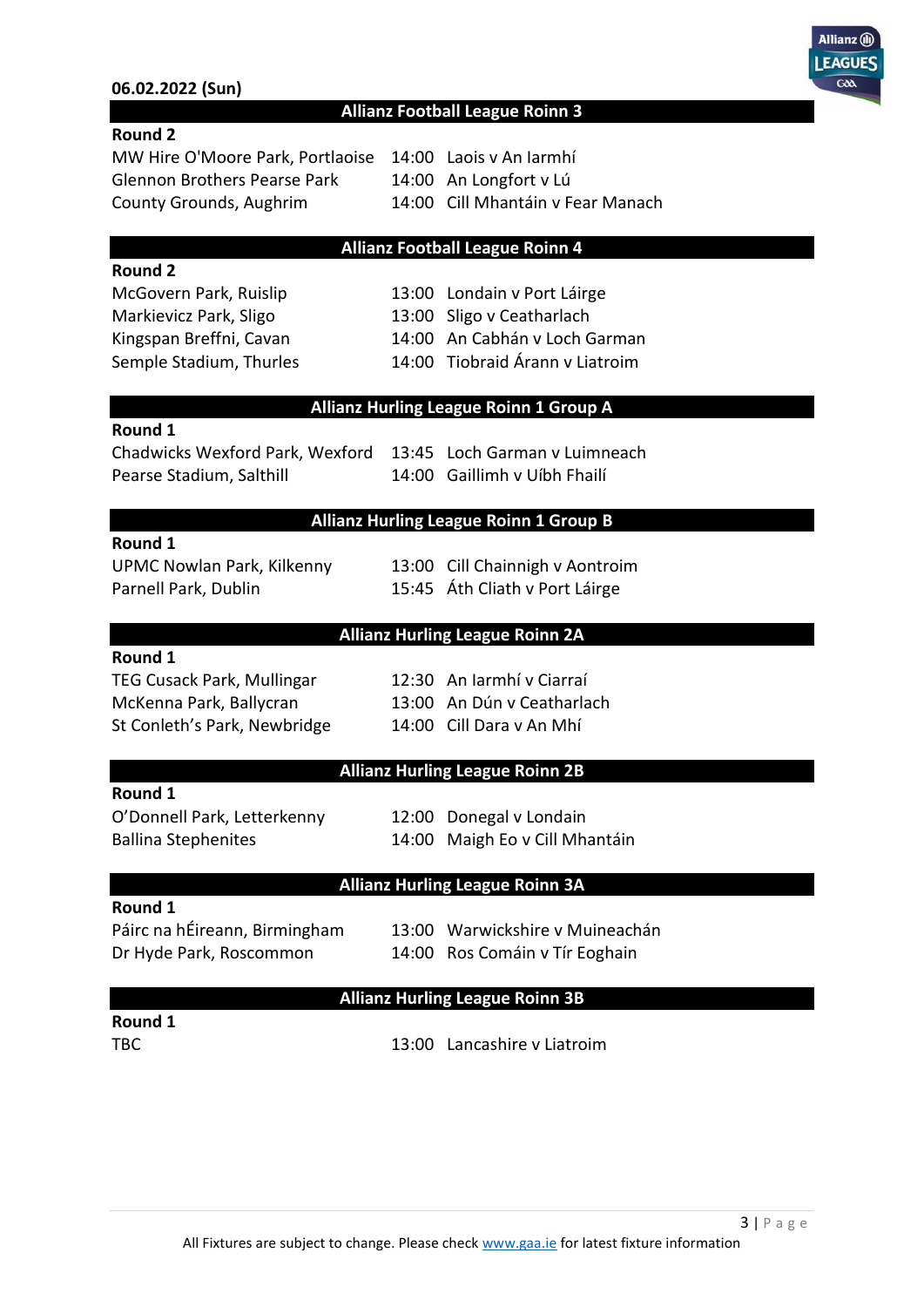#### **12.02.2022 (sat)**

**Allianz Hurling League Roinn 1 Group A**

**Allianz Hurling League Roinn 1 Group B**

#### **Round 2**

TUS Gaelic Grounds, Limerick 19:00 Luimneach v Gaillimh

## **Round 2**

Corrigan Park, Belfast 14:00 Aontroim v Áth Cliath

#### **13.02.2022 (Sun)**

#### **Allianz Hurling League Roinn 1 Group A**

#### **Round 2**

Cusack Park, Ennis 13:45 An Clár v Loch Garman Bord Na Móna O'Connor Park 14:00 Uíbh Fhailí v Corcaigh

#### **Allianz Hurling League Roinn 1 Group B**

#### **Round 2**

Walsh Park, Waterford 14:00 Port Láirge v Laois Semple Stadium, Thurles 15:45 Tiobraid Árann v Cill Chainnigh

#### **Allianz Hurling League Roinn 2A**

#### **Round 2**

Austin Stack Park, Tralee 14:00 Ciarraí v Cill Dara Páirc Tailteann, Navan 14:00 An Mhí v An Dún

Netwatch Cullen Park, Carlow 14:00 Ceatharlach v An Iarmhí

#### **Allianz Hurling League Roinn 2B**

## **Round 2**

Markievicz Park, Sligo 14:00 Sligo v Donegal

McGovern Park, Ruislip 13:00 Londain v Maigh Eo County Grounds, Aughrim 13:00 Cill Mhantáin v Doire

#### **Allianz Hurling League Roinn 3A**

#### **Round 2**

Geraldines GFC, Dundalk 14:00 Lú v Ros Comáin

O'Neills Healy Park, Omagh 13:00 Tír Eoghain v Warwickshire

Páirc Grattan, Inniskeen 14:00 Muineachán v Ard Mhacha

#### **Allianz Hurling League Roinn 3B**

**Round 2** Kingspan Breffni, Cavan 13:00 An Cabhán v Lancashire

Glennon Brothers Pearse Park 14:00 An Longfort v Fear Manach

Allianz (ii) **EAGUE**  $G\Delta t$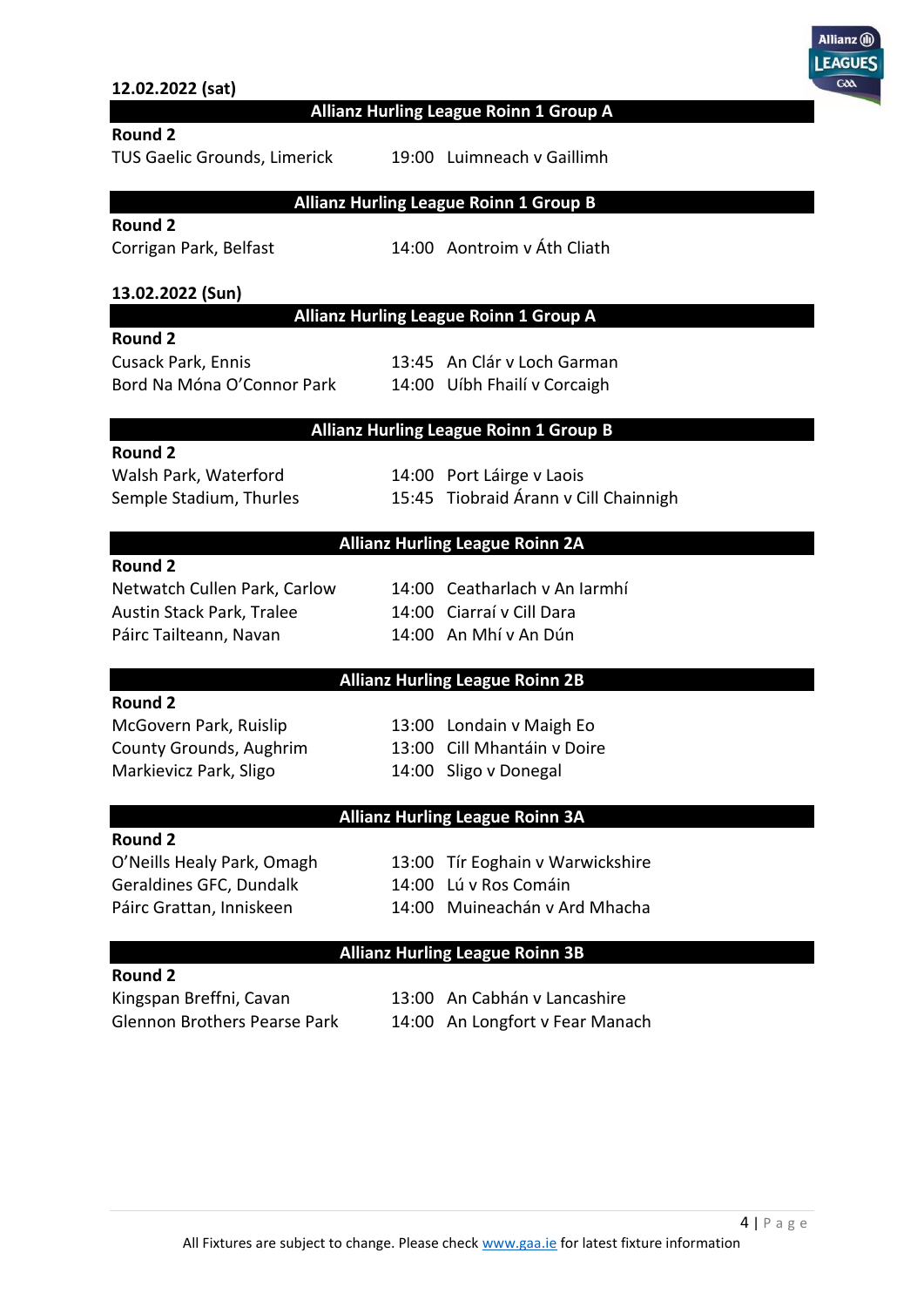

### **19.02.2022 (Sat)**

#### **Allianz Football League Roinn 1**

### **Round 3**

Páirc an Chrócaigh 19:30 Áth Cliath v Maigh Eo

Athletic Grounds, Armagh 17:30 Ard Mhacha v Muineachán

#### **Allianz Football League Roinn 3**

#### **Round 3**

Brewster Park, Enniskillen 18:00 Fear Manach v Laois

Corrigan Park, Belfast 14:00 Aontroim v Cill Mhantáin

#### **Allianz Football League Roinn 4**

#### **Round 3**

Netwatch Cullen Park, Carlow 19:00 Ceatharlach v Port Láirge

#### **20.02.2022 (Sun)**

#### **Allianz Football League Roinn 1**

#### **Round 3**

Fitzgerald Stadium, Killarney 13:45 Ciarraí v Donegal

O'Neills Healy Park, Omagh 15:45 Tír Eoghain v Cill Dara

#### **Allianz Football League Roinn 2**

#### **Round 3**

| Derry CoE, Owenbeg       |
|--------------------------|
| Pearse Stadium, Salthill |
| Páirc Tailteann, Navan   |
| Dr Hyde Park, Roscommon  |

14:00 Doire v Corcaigh 14:00 Gaillimh v Uíbh Fhailí 14:00 An Mhí v An Dún 14:00 Ros Comáin v An Clár

#### **Allianz Football League Roinn 3**

#### **Round 3**

TUS Gaelic Grounds, Limerick 14:00 Luimneach v Lú

TEG Cusack Park, Mullingar 14:00 An Iarmhí v An Longfort

#### **Allianz Football League Roinn 4**

#### **Round 3**

Avant Money Páirc Seán Mac Diarmada 12:00 Liatroim v Londain Markievicz Park, Sligo 14:00 Sligo v An Cabhán Chadwicks Wexford Park, Wexford 14:00 Loch Garman v Tiobraid Árann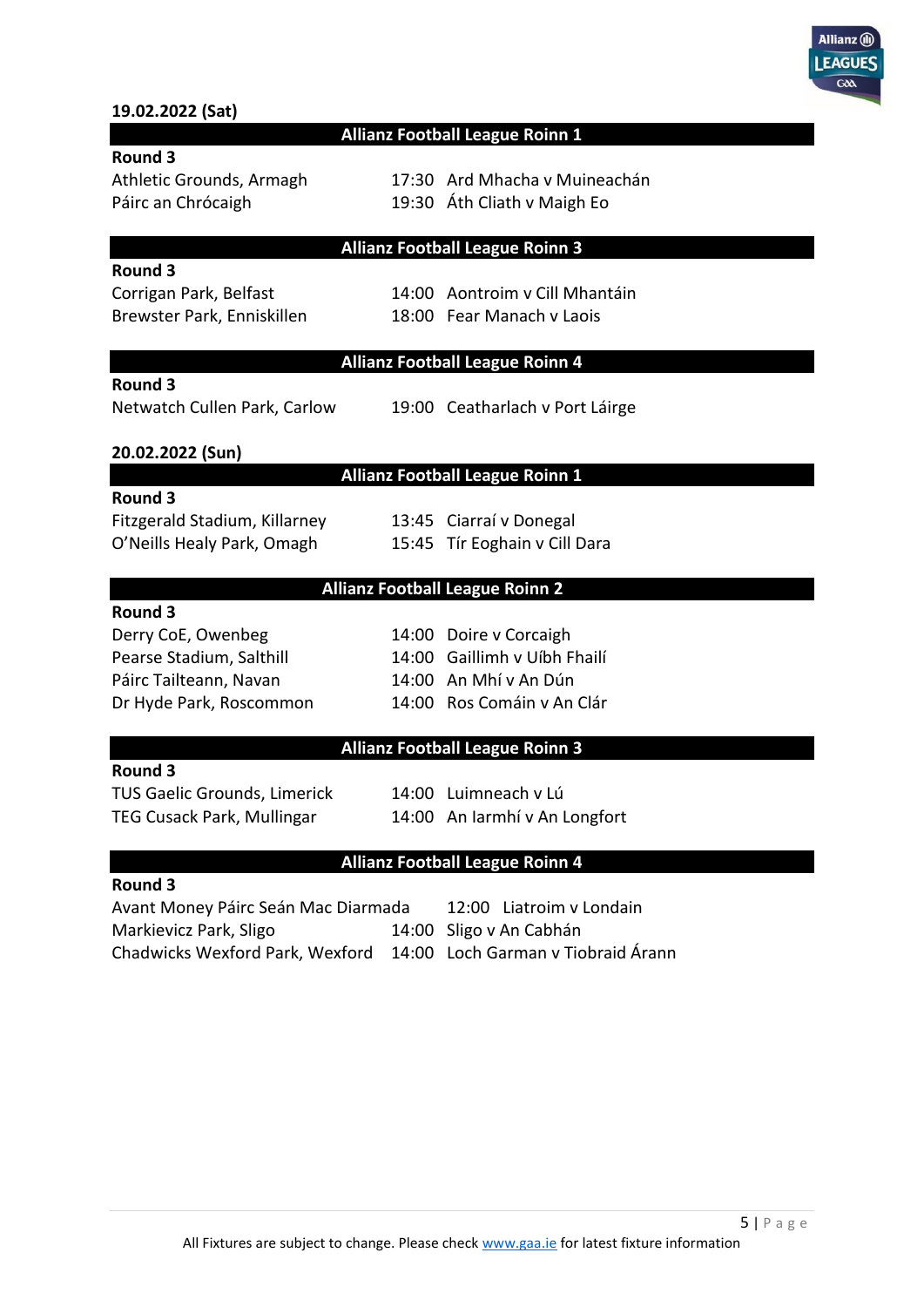|                                                         |                                               | <b>LEAGUES</b><br>Gða |
|---------------------------------------------------------|-----------------------------------------------|-----------------------|
| 26.02.2022 (Sat)                                        | <b>Allianz Football League Roinn 1</b>        |                       |
| Round 4                                                 |                                               |                       |
| MacCumhaill Park, Ballybofey                            | 19:30 Donegal v Tír Eoghain                   |                       |
|                                                         | <b>Allianz Football League Roinn 2</b>        |                       |
| Round 4                                                 |                                               |                       |
| Bord Na Móna O'Connor Park                              | 14:30 Uíbh Fhailí v An Mhí                    |                       |
| Páirc Uí Chaoimh, Cork                                  | 17:00 Corcaigh v Gaillimh                     |                       |
| Páirc Esler, Newry                                      | 17:00 An Dún v Ros Comáin                     |                       |
|                                                         | <b>Allianz Football League Roinn 3</b>        |                       |
| Round 4                                                 |                                               |                       |
| County Grounds, Aughrim                                 | 14:30 Cill Mhantáin y Luimneach               |                       |
| MW Hire O'Moore Park, Portlaoise 18:00 Laois v Aontroim |                                               |                       |
|                                                         | <b>Allianz Football League Roinn 4</b>        |                       |
| Round 4                                                 |                                               |                       |
| Semple Stadium, Thurles                                 | 19:00 Tiobraid Árann v Sligo                  |                       |
|                                                         | <b>Allianz Hurling League Roinn 1 Group B</b> |                       |
| Round 3                                                 |                                               |                       |
| Semple Stadium, Thurles                                 | 17:00 Tiobraid Árann v Áth Cliath             |                       |
|                                                         | <b>Allianz Hurling League Roinn 3A</b>        |                       |
| <b>Round 3</b>                                          |                                               |                       |
| Geraldines GFC, Dundalk                                 | 14:00 Lú v Muineachán                         |                       |
|                                                         | <b>Allianz Hurling League Roinn 3B</b>        |                       |
| Round 3                                                 |                                               |                       |
| Avant Money Páirc Seán Mac Diarmada                     | 14:00 Liatroim v An Cabhán                    |                       |
| 27.02.2022 (Sun)                                        |                                               |                       |
|                                                         | <b>Allianz Football League Roinn 1</b>        |                       |
| Round 4                                                 |                                               |                       |
| St Conleth's Park, Newbridge                            | 13:45 Cill Dara v Áth Cliath                  |                       |
| Dr Hyde Park, Roscommon                                 | 14:00 Maigh Eo v Ard Mhacha                   |                       |
| St. Tiernach's Park, Clones                             | 14:00 Muineachán v Ciarraí                    |                       |
|                                                         | <b>Allianz Football League Roinn 2</b>        |                       |
| Round 4                                                 |                                               |                       |
| Cusack Park, Ennis                                      | 13:00 An Clár v Doire                         |                       |
|                                                         | <b>Allianz Football League Roinn 3</b>        |                       |
| Round 4                                                 |                                               |                       |
| <b>Glennon Brothers Pearse Park</b>                     | 14:00 An Longfort v Fear Manach               |                       |
| Páirc Mhuire, Ardee                                     | 14:00 Lú v An Iarmhí                          |                       |
|                                                         |                                               |                       |

Allianz <sup>1</sup>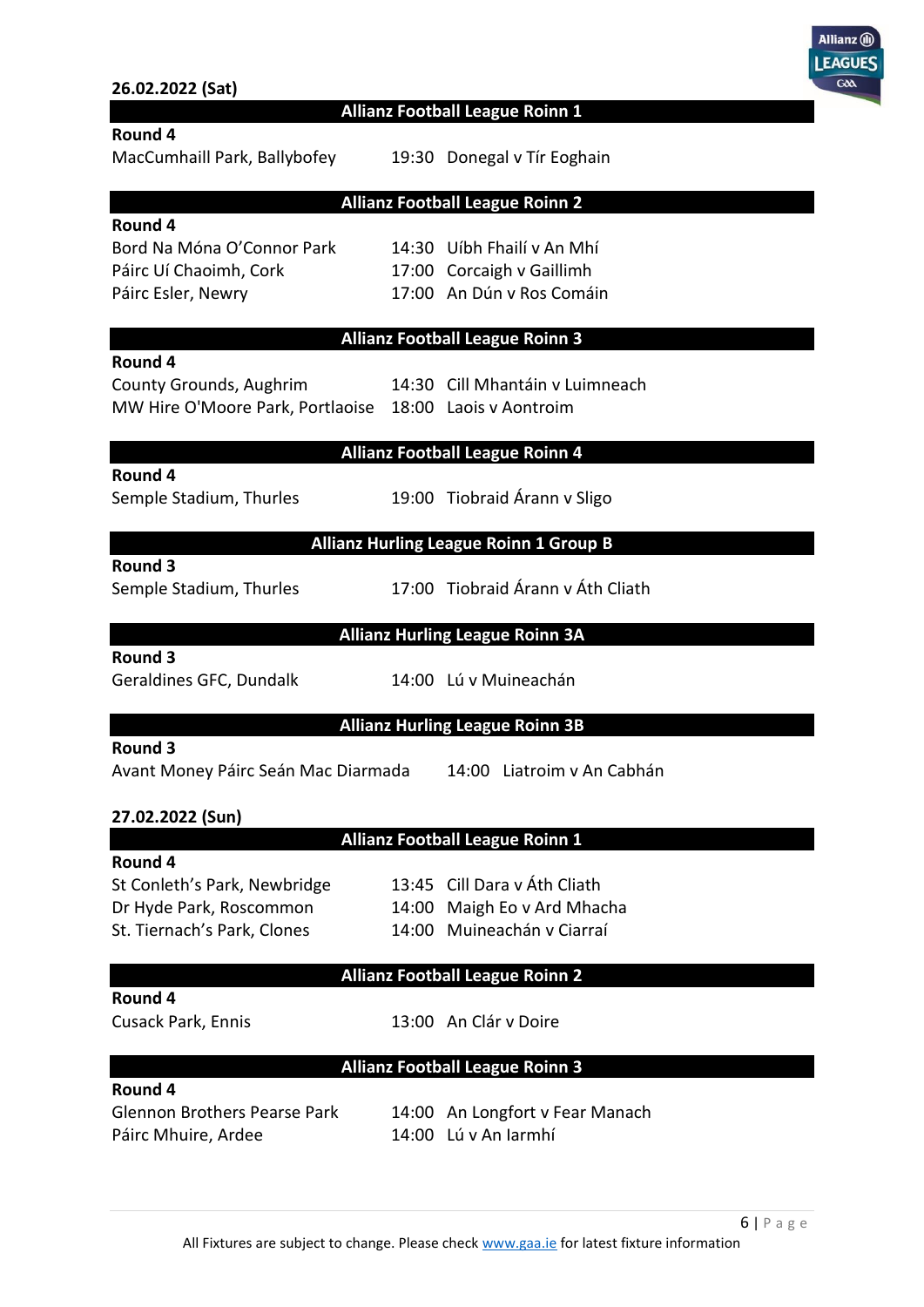#### **27.02.2022 (Sun)**



#### **Allianz Football League Roinn 4**

#### **Round 4**

McGovern Park, Ruislip 13:00 Londain v Loch Garman

- Kingspan Breffni, Cavan 14:00 An Cabhán v Ceatharlach
- Fraher Field, Dungarvan 14:00 Port Láirge v Liatroim

#### **Allianz Hurling League Roinn 1 Group A**

#### **Round 3**

Bord Na Móna O'Connor Park 14:00 Uíbh Fhailí v An Clár TUS Gaelic Grounds, Limerick 15:45 Luimneach v Corcaigh

Pearse Stadium, Salthill 14:00 Gaillimh v Loch Garman

#### **Allianz Hurling League Roinn 1 Group B**

#### **Round 3**

UPMC Nowlan Park, Kilkenny 14:00 Cill Chainnigh v Laois

Corrigan Park, Belfast 13:00 Aontroim v Port Láirge

#### **Allianz Hurling League Roinn 2A**

#### **Round 3**

Netwatch Cullen Park, Carlow 12:30 Ceatharlach v Ciarraí McKenna Park, Ballycran 14:00 An Dún v Cill Dara Páirc Tailteann, Navan 14:00 An Mhí v An Iarmhí

#### **Allianz Hurling League Roinn 2B**

#### **Round 3**

Markievicz Park, Sligo 12:00 Sligo v Londain Celtic Park, Derry 14:00 Doire v Maigh Eo

County Grounds, Aughrim 12:30 Cill Mhantáin v Dún na nGall

#### **Allianz Hurling League Roinn 3A**

#### **Round 3**

Athleague 13:00 Ros Comáin v Warwickshire

O'Neills Healy Park, Omagh 14:00 Tír Eoghain v Ard Mhacha

#### **Allianz Hurling League Roinn 3B**

**Round 3**

TBC 13:00 Lancashire v An Longfort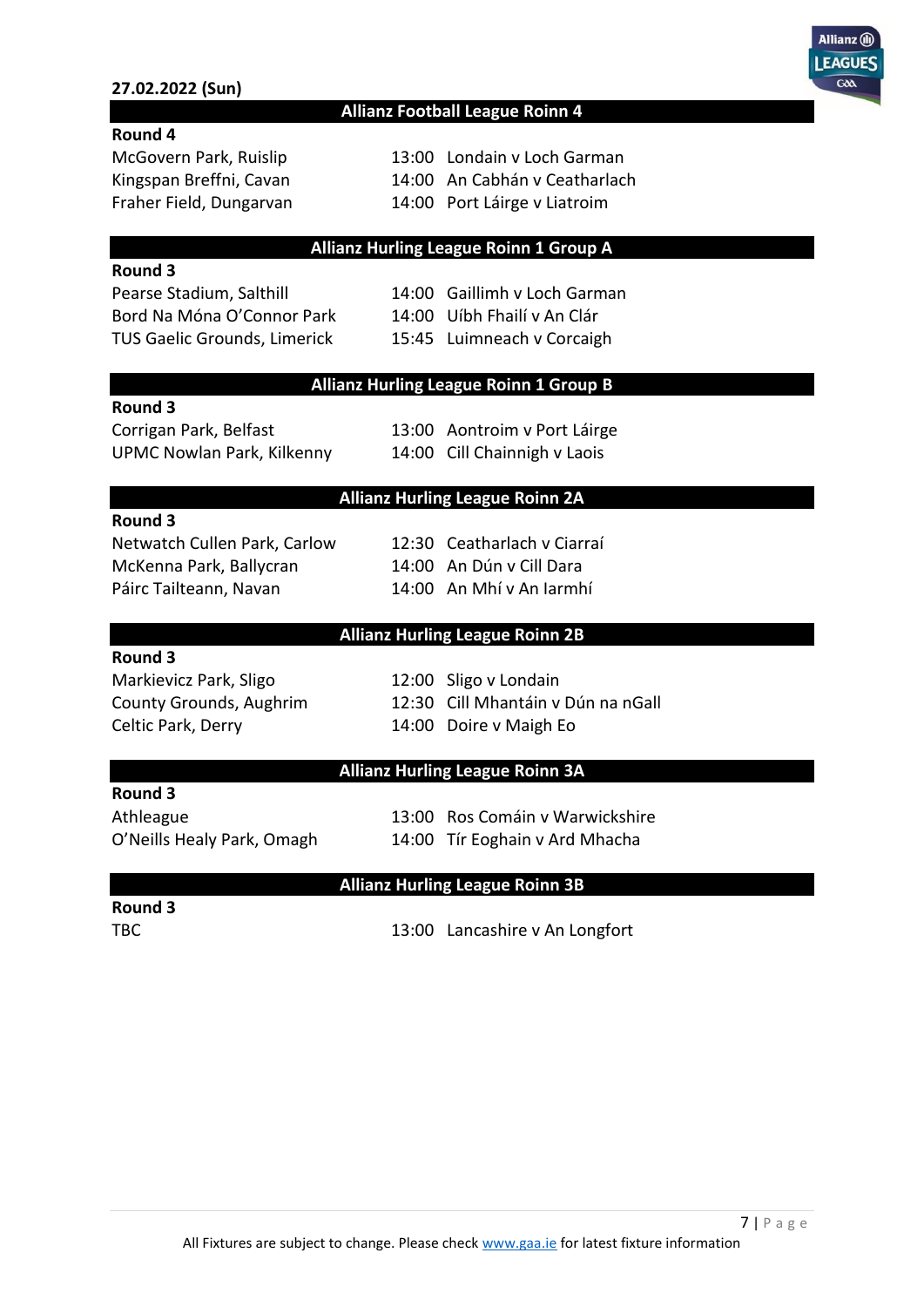|                                                                 |       |                                               | LEAGUI<br><b>Goo</b> |
|-----------------------------------------------------------------|-------|-----------------------------------------------|----------------------|
| 05.03.2022 (Sat)                                                |       |                                               |                      |
|                                                                 |       | Allianz Hurling League Roinn 1 Group A        |                      |
| Round 4<br>Páirc Uí Chaoimh, Cork                               |       | 19:00 Corcaigh v Gaillimh                     |                      |
|                                                                 |       | <b>Allianz Hurling League Roinn 1 Group B</b> |                      |
| Round 4                                                         |       |                                               |                      |
| Parnell Park, Dublin                                            |       | 17:00 Áth Cliath v Cill Chainnigh             |                      |
|                                                                 |       | <b>Allianz Hurling League Roinn 3A</b>        |                      |
| Round 4                                                         |       |                                               |                      |
| Páirc na hÉireann, Birmingham                                   |       | 13:00 Warwickshire v Lú                       |                      |
| 06.03.2022 (Sun)                                                |       |                                               |                      |
|                                                                 |       | <b>Allianz Hurling League Roinn 1 Group A</b> |                      |
| Round 4                                                         |       |                                               |                      |
| Cusack Park, Ennis                                              |       | 13:45 An Clár v Luimneach                     |                      |
| Chadwicks Wexford Park, Wexford 14:00 Loch Garman v Uíbh Fhailí |       |                                               |                      |
|                                                                 |       | <b>Allianz Hurling League Roinn 1 Group B</b> |                      |
| Round 4                                                         |       |                                               |                      |
| Walsh Park, Waterford                                           |       | 13:45 Port Láirge v Tiobraid Árann            |                      |
| MW Hire O'Moore Park, Portlaoise 15:45 Laois v Aontroim         |       |                                               |                      |
|                                                                 |       | <b>Allianz Hurling League Roinn 2A</b>        |                      |
| Round 4                                                         |       |                                               |                      |
| Austin Stack Park, Tralee                                       |       | 14:00 Ciarraí v An Mhí                        |                      |
| St Conleth's Park, Newbridge                                    |       | 14:00 Cill Dara v Ceatharlach                 |                      |
| <b>TEG Cusack Park, Mullingar</b>                               |       | 14:00 An Iarmhí v An Dún                      |                      |
|                                                                 |       | <b>Allianz Hurling League Roinn 2B</b>        |                      |
| Round 4                                                         |       |                                               |                      |
| McGovern Park, Ruislip                                          |       | 13:00 Londain v Cill Mhantáin                 |                      |
| O'Donnell Park, Letterkenny                                     | 14:00 | Donegal v Doire                               |                      |
| <b>Ballina Stephenites</b>                                      |       | 14:00 Maigh Eo v Sligo                        |                      |
|                                                                 |       | <b>Allianz Hurling League Roinn 3A</b>        |                      |
| Round 4                                                         |       |                                               |                      |
| Athletic Grounds, Armagh                                        |       | 14:00 Ard Mhacha v Ros Comáin                 |                      |
| Páirc Grattan, Inniskeen                                        |       | 14:00 Muineachán v Tír Eoghain                |                      |
|                                                                 |       | <b>Allianz Hurling League Roinn 3B</b>        |                      |
| Round 4                                                         |       |                                               |                      |
| Brewster Park, Enniskillen                                      |       | 13:00 Fear Manach v Lancashire                |                      |
| <b>Glennon Brothers Pearse Park</b>                             |       | 14:00 An Longfort v Liatroim                  |                      |
|                                                                 |       |                                               |                      |

Allianz (ii)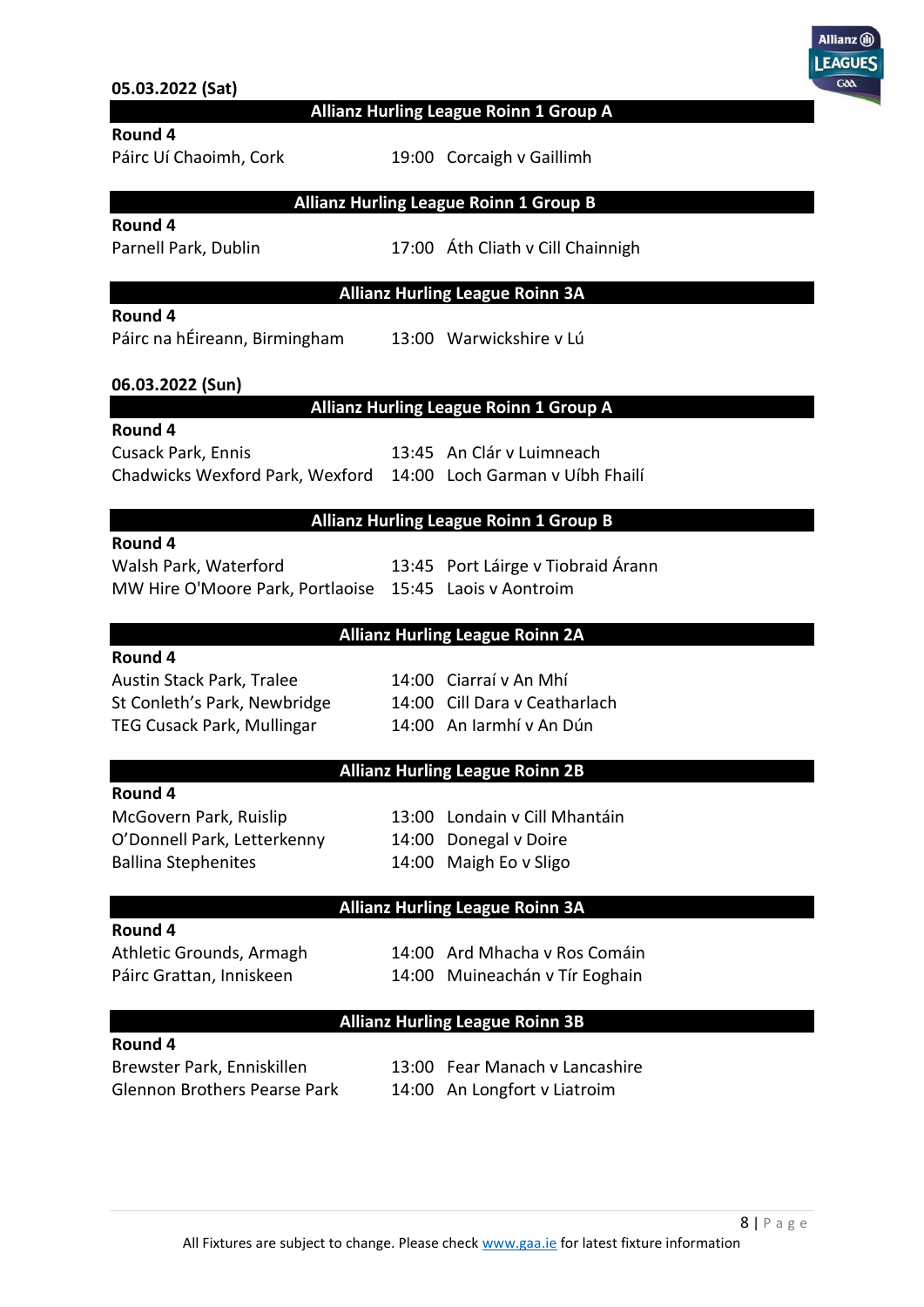#### **12.03.2022 (Sat)**



#### **Allianz Football League Roinn 1**

#### **Round 5**

Austin Stack Park, Tralee 19:30 Ciarraí v Maigh Eo

Athletic Grounds, Armagh 18:00 Ard Mhacha v Cill Dara

#### **Allianz Football League Roinn 2**

### **Round 5**

**Round 5**

Páirc Esler, Newry 17:00 An Dún v Uíbh Fhailí

#### **Allianz Football League Roinn 3**

| כ מווטסח                          |
|-----------------------------------|
| Corrigan Park, Belfast            |
| Brewster Park, Enniskillen        |
| <b>TUS Gaelic Grounds, Limeri</b> |

14:30 Aontroim v An Longfort

- 19:00 Fear Manach v Lú
- ick 19:00 Luimneach v An Iarmhí

#### **13.03.2022 (Sun)**

#### **Allianz Football League Roinn 1**

#### **Round 5**

O'Neills Healy Park, Omagh 15:45 Tír Eoghain v Áth Cliath

MacCumhaill Park, Ballybofey 13:45 Donegal v Muineachán

#### **Allianz Football League Roinn 2**

#### **Round 5**

| Pearse Stadium, Salthill |
|--------------------------|
| Páirc Tailteann, Navan   |
| Dr Hyde Park, Roscommon  |

14:00 Gaillimh v An Clár 14:00 An Mhí v Corcaigh 14:00 Ros Comáin v Doire

### **Allianz Football League Roinn 3**

#### **Round 5**

**Round 5**

County Grounds, Aughrim 14:00 Cill Mhantáin v Laois

#### **Allianz Football League Roinn 4**

| Markievicz Park, Sligo                                          | 12:00 Sligo v Londain            |
|-----------------------------------------------------------------|----------------------------------|
| Netwatch Cullen Park, Carlow                                    | 14:00 Ceatharlach v Liatroim     |
| Kingspan Breffni, Cavan                                         | 14:00 An Cabhán v Tiobraid Árann |
| Chadwicks Wexford Park, Wexford 14:00 Loch Garman v Port Láirge |                                  |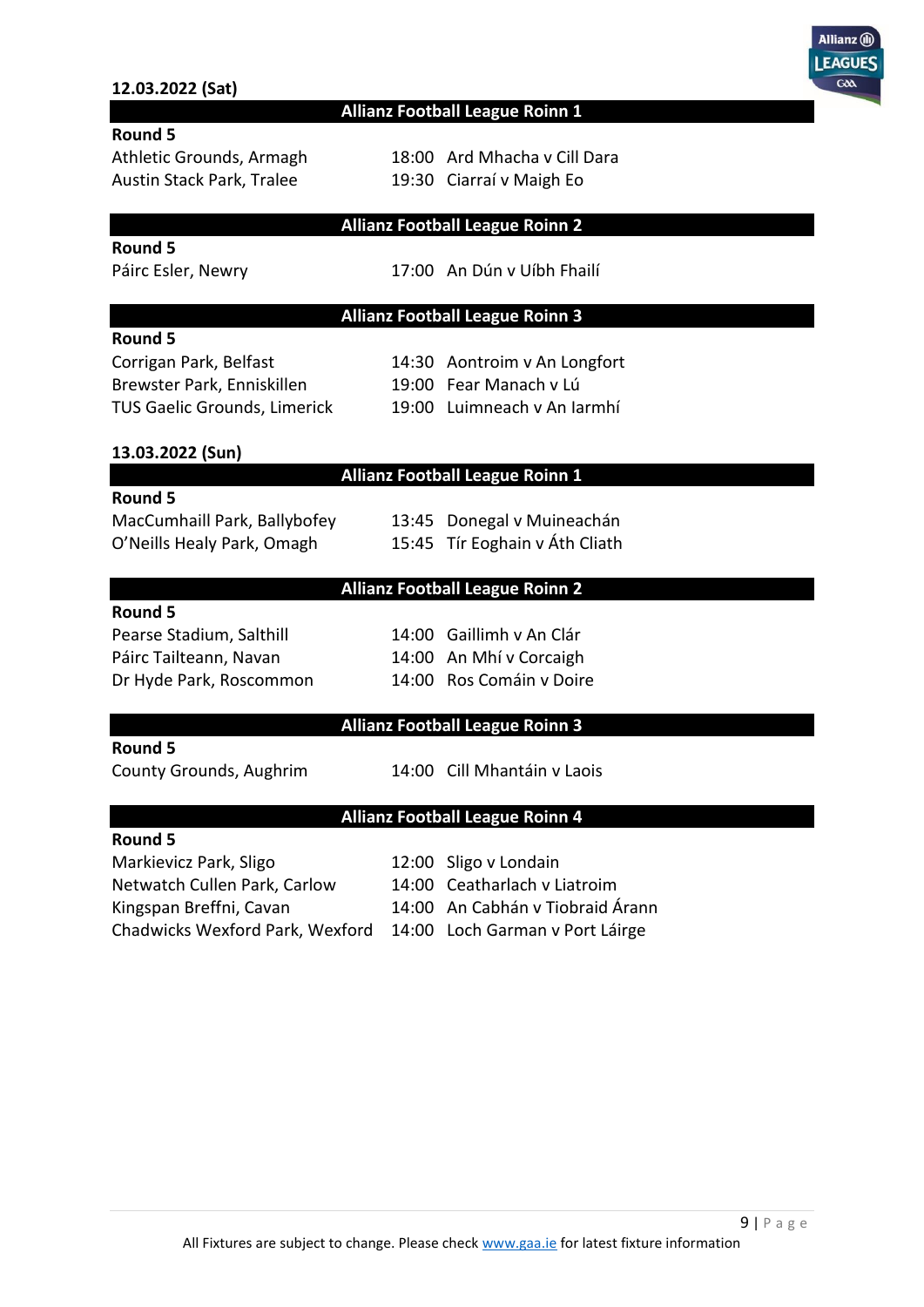| 19.03.2022 (Sat)                                                                                                               |                                                                                                                              |
|--------------------------------------------------------------------------------------------------------------------------------|------------------------------------------------------------------------------------------------------------------------------|
|                                                                                                                                | Allianz Football League Roinn 1                                                                                              |
| Round 6<br>O'Neills Healy Park, Omagh                                                                                          | 19:00 Tír Eoghain v Maigh Eo                                                                                                 |
|                                                                                                                                | <b>Allianz Football League Roinn 3</b>                                                                                       |
| Round 6<br>MW Hire O'Moore Park, Portlaoise 19:00 Laois v Luimneach                                                            |                                                                                                                              |
|                                                                                                                                | <b>Allianz Hurling League Roinn 2A</b>                                                                                       |
| Round 5<br>McKenna Park, Ballycran                                                                                             | 14:00 An Dún v Ciarraí                                                                                                       |
| 20.03.2022 (Sun)                                                                                                               |                                                                                                                              |
|                                                                                                                                | Allianz Football League Roinn 1                                                                                              |
| Round 6<br>Athletic Grounds, Armagh<br>St Conleth's Park, Newbridge<br>Páirc an Chrócaigh                                      | 14:00 Ard Mhacha v Ciarraí<br>14:30 Cill Dara v Muineachán<br>15:45 Áth Cliath v Donegal                                     |
|                                                                                                                                | <b>Allianz Football League Roinn 2</b>                                                                                       |
| Round 6<br>Páirc Uí Chaoimh, Cork<br>Derry CoE, Owenbeg<br>Cusack Park, Ennis<br>Bord Na Móna O'Connor Park                    | 13:00 Corcaigh v An Dún<br>13:00 Doire v Gaillimh<br>14:00 An Clár v An Mhí<br>14:00 Uíbh Fhailí v Ros Comáin                |
|                                                                                                                                | <b>Allianz Football League Roinn 3</b>                                                                                       |
| Round 6<br><b>Glennon Brothers Pearse Park</b><br>Páirc Mhuire, Ardee<br>TEG Cusack Park, Mullingar                            | 14:00 An Longfort v Cill Mhantáin<br>14:00 Lú v Aontroim<br>14:00 An Iarmhí y Fear Manach                                    |
|                                                                                                                                | <b>Allianz Football League Roinn 4</b>                                                                                       |
| Round 6<br>McGovern Park, Ruislip<br>Fraher Field, Dungarvan<br>Avant Money Páirc Seán Mac Diarmada<br>Semple Stadium, Thurles | 12:00 Londain v An Cabhán<br>14:00 Port Láirge v Sligo<br>14:30 Liatroim v Loch Garman<br>15:45 Tiobraid Árann v Ceatharlach |

Allianz (ii) LEAGUES  $\overline{a}$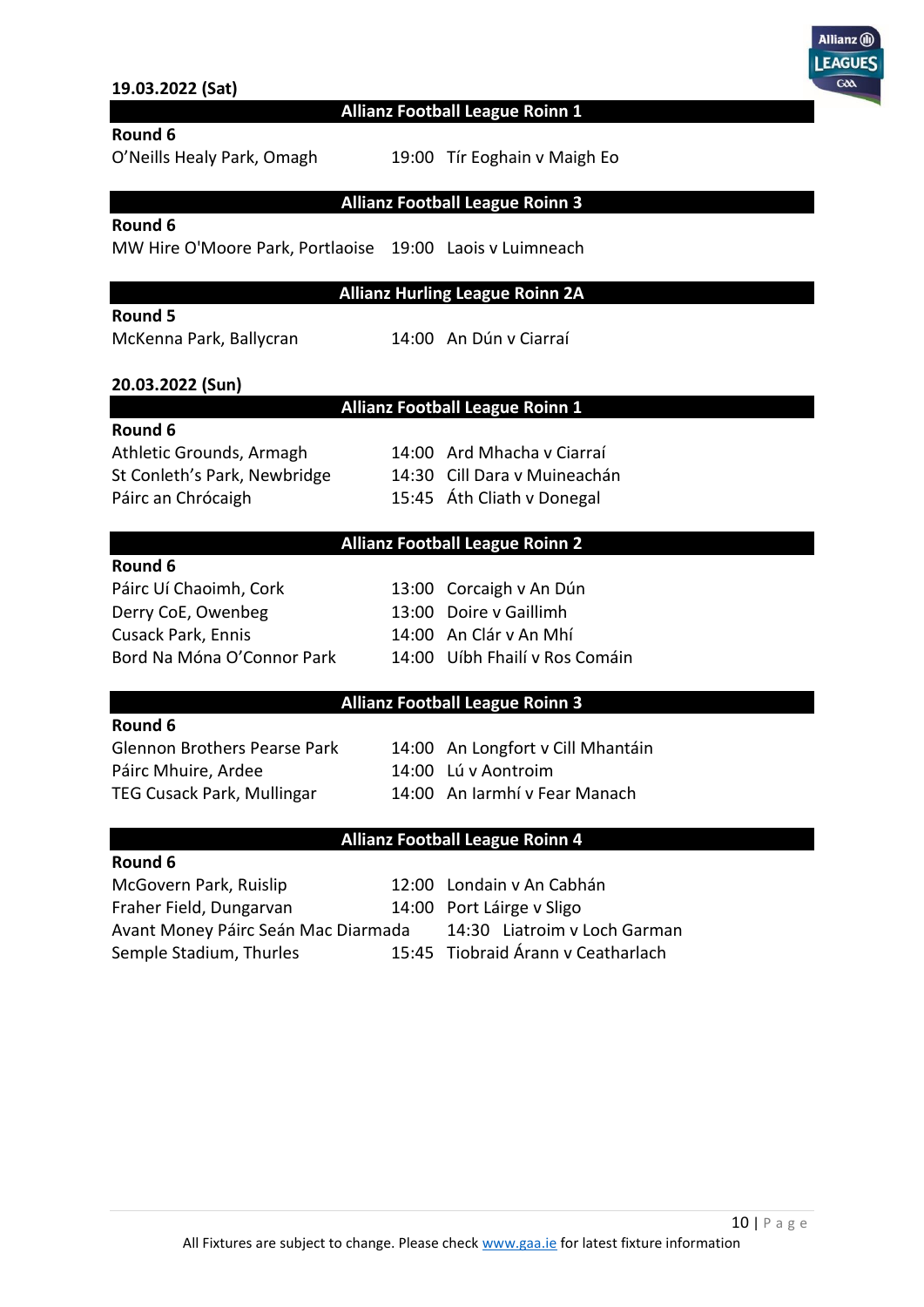#### **20.03.2022 (Sun)**



#### **Allianz Hurling League Roinn 1 Group A**

| <b>Round 5</b> |  |
|----------------|--|
|----------------|--|

Pearse Stadium, Salthill 13:45 Gaillimh v An Clár TUS Gaelic Grounds, Limerick 13:45 Luimneach v Uíbh Fhailí Chadwicks Wexford Park, Wexford 13:45 Loch Garman v Corcaigh

#### **Allianz Hurling League Roinn 1 Group B**

#### **Round 5**

UPMC Nowlan Park, Kilkenny 13:45 Cill Chainnigh v Port Láirge MW Hire O'Moore Park, Portlaoise 13:45 Laois v Áth Cliath Semple Stadium, Thurles 13:45 Tiobraid Árann v Aontroim

## **Allianz Hurling League Roinn 2A**

#### **Round 5**

Páirc Tailteann, Navan 12:30 An Mhí v Ceatharlach

St Conleth's Park, Newbridge 12:30 Cill Dara v An Iarmhí

#### **Allianz Hurling League Roinn 2B**

#### **Round 5**

Celtic Park, Derry 12:00 Doire v Londain County Grounds, Aughrim 13:00 Cill Mhantáin v Sligo

Ballina Stephenites 13:00 Maigh Eo v Donegal

#### **Allianz Hurling League Roinn 3A**

#### **Round 5**

Dr Hyde Park, Roscommon 13:00 Ros Comáin v Muineachán O'Neills Healy Park, Omagh 13:00 Tír Eoghain v Lú Páirc na hÉireann, Birmingham 13:00 Warwickshire v Ard Mhacha

### **Allianz Hurling League Roinn 3B**

#### **Round 5**

Kingspan Breffni, Cavan 12:30 An Cabhán v An Longfort Avant Money Páirc Seán Mac Diarmada 12:30 Liatroim v Fear Manach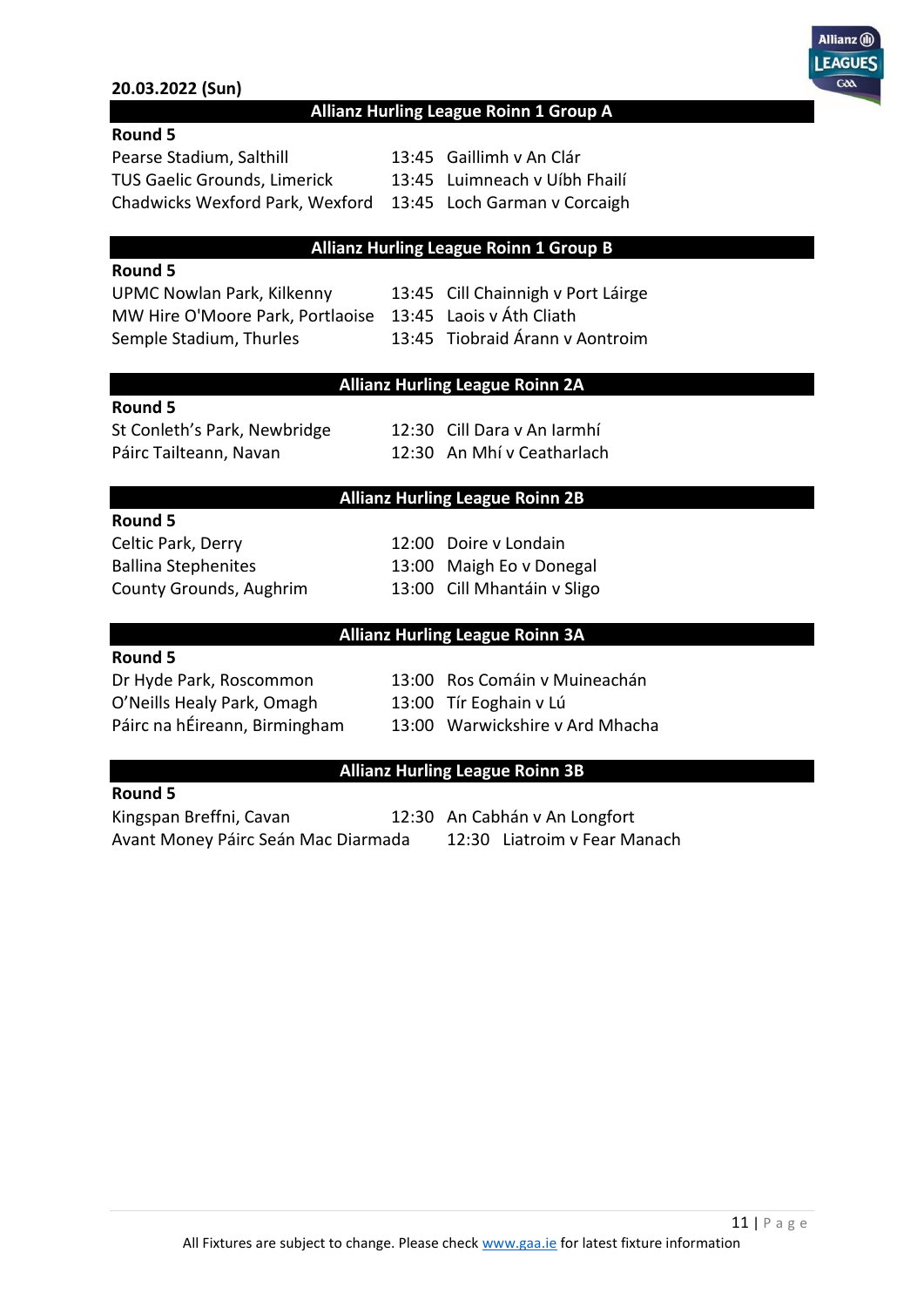| 26-27.03.2022 (Sat/Sun)    |            |            |                                                                           |
|----------------------------|------------|------------|---------------------------------------------------------------------------|
|                            |            |            | <b>Allianz Hurling League Roinn 1</b>                                     |
| <b>Semi-Finals</b>         |            |            |                                                                           |
| <b>TBC</b>                 | <b>TBC</b> |            | 1st Placed Team Group A v 2 <sup>nd</sup> Placed Team Group B             |
| <b>TBC</b>                 | <b>TBC</b> |            | 2 <sup>nd</sup> Placed Team Group A v 1 <sup>st</sup> Placed Team Group B |
| <b>Relegation Play-off</b> |            |            |                                                                           |
| <b>TBC</b>                 | <b>TBC</b> |            | 6 <sup>th</sup> Placed Team Group A v 6 <sup>th</sup> Placed Team Group B |
|                            |            |            |                                                                           |
|                            |            |            | <b>Allianz Hurling League Roinn 2A</b>                                    |
| Semi-Final                 |            |            |                                                                           |
| <b>TBC</b>                 |            | <b>TBC</b> | 2 <sup>nd</sup> Placed Team v 3 <sup>rd</sup> Placed Team                 |
|                            |            |            |                                                                           |
| Semi-Final                 |            |            | <b>Allianz Hurling League Roinn 2B</b>                                    |
| <b>TBC</b>                 |            | TBC.       | 2 <sup>nd</sup> Placed Team v 3 <sup>rd</sup> Placed Team                 |
| <b>Relegation Play-off</b> |            |            |                                                                           |
| <b>TBC</b>                 |            | <b>TBC</b> | 5 <sup>th</sup> Placed Team v 6 <sup>th</sup> Placed Team                 |
|                            |            |            |                                                                           |
|                            |            |            | <b>Allianz Hurling League Roinn 3A</b>                                    |
| Semi-Final                 |            |            |                                                                           |
| <b>TBC</b>                 |            | <b>TBC</b> | 2 <sup>nd</sup> Placed Team v 3 <sup>rd</sup> Placed Team                 |
|                            |            |            |                                                                           |
|                            |            |            | <b>Allianz Hurling League Roinn 3B</b>                                    |
| Semi-Final                 |            |            |                                                                           |
| TBC                        |            | <b>TBC</b> | 2 <sup>nd</sup> Placed Team v 3 <sup>rd</sup> Placed Team                 |

Allianz (ii)

F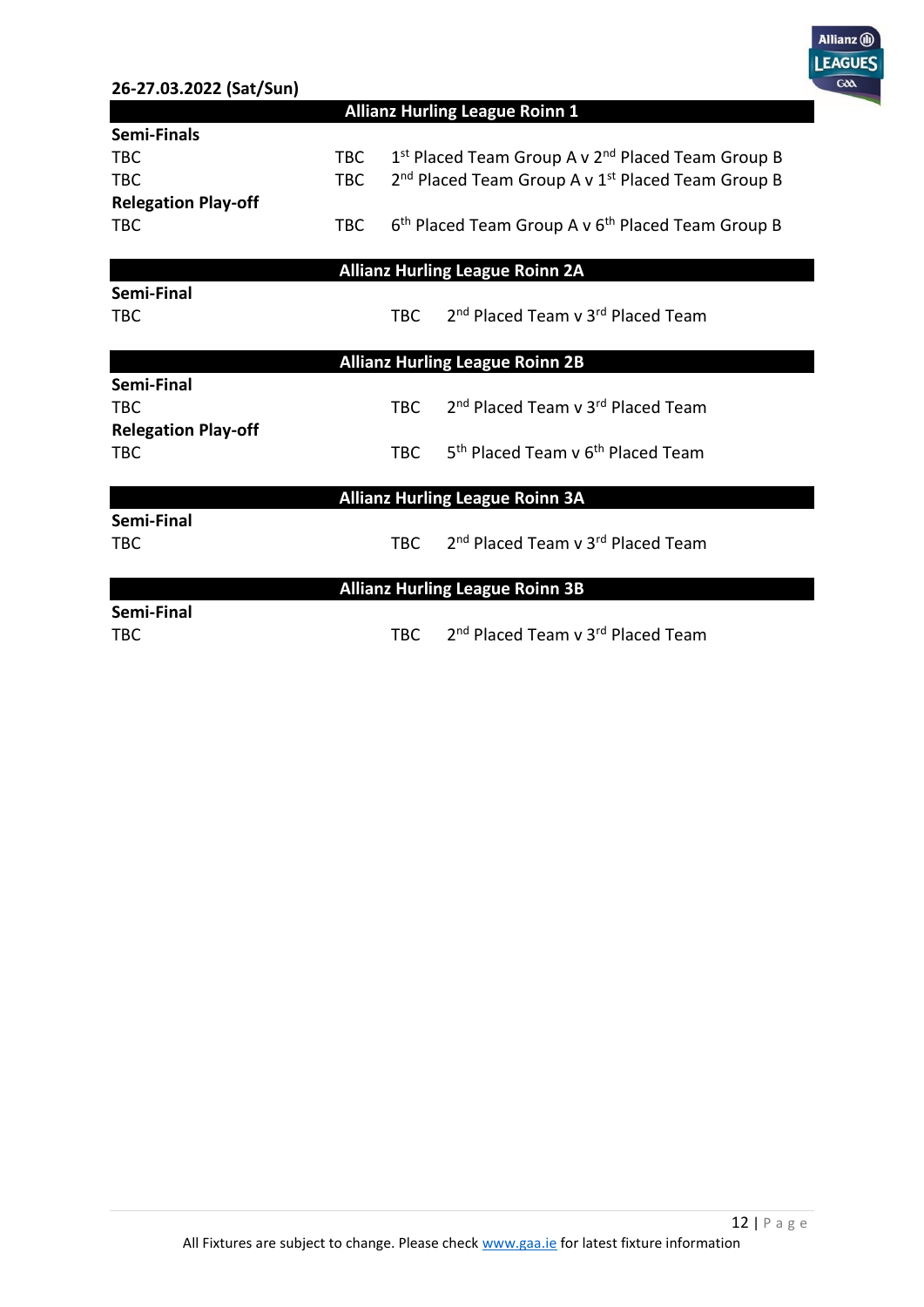#### **26.03.2022 (Sat)**



#### **Allianz Football League Roinn 4**

#### **Round 7**

Semple Stadium, Thurles 19:00 Tiobraid Árann v Londain

#### **27.03.2022 (Sun)**

#### **Allianz Football League Roinn 1**

#### **Round 7**

O'Donnell Park, Letterkenny 13:45 Donegal v Ard Mhacha Fitzgerald Stadium, Killarney 13:45 Ciarraí v Tír Eoghain Avant Money Páirc Seán Mac Diarmada 13:45 Maigh Eo v Cill Dara St. Tiernach's Park, Clones 13:45 Muineachán v Áth Cliath

#### **Allianz Football League Roinn 2**

#### **Round 7**

Páirc Esler, Newry 14:00 An Dún v An Clár Páirc Tailteann, Navan 14:00 An Mhí v Doire Bord Na Móna O'Connor Park 14:00 Uíbh Fhailí v Corcaigh Dr Hyde Park, Roscommon 14:00 Ros Comáin v Gaillimh

#### **Allianz Football League Roinn 3**

#### **Round 7**

Corrigan Park, Belfast 14:00 Aontroim v An Iarmhí MW Hire O'Moore Park, Portlaoise 14:00 Laois v An Longfort TUS Gaelic Grounds, Limerick 14:00 Luimneach v Fear Manach County Grounds, Aughrim 14:00 Cill Mhantáin v Lú

#### **Allianz Football League Roinn 4**

#### **Round 7**

Markievicz Park, Sligo 13:00 Sligo v Liatroim

Netwatch Cullen Park, Carlow 13:00 Ceatharlach v Loch Garman Kingspan Breffni, Cavan 13:00 An Cabhán v Port Láirge